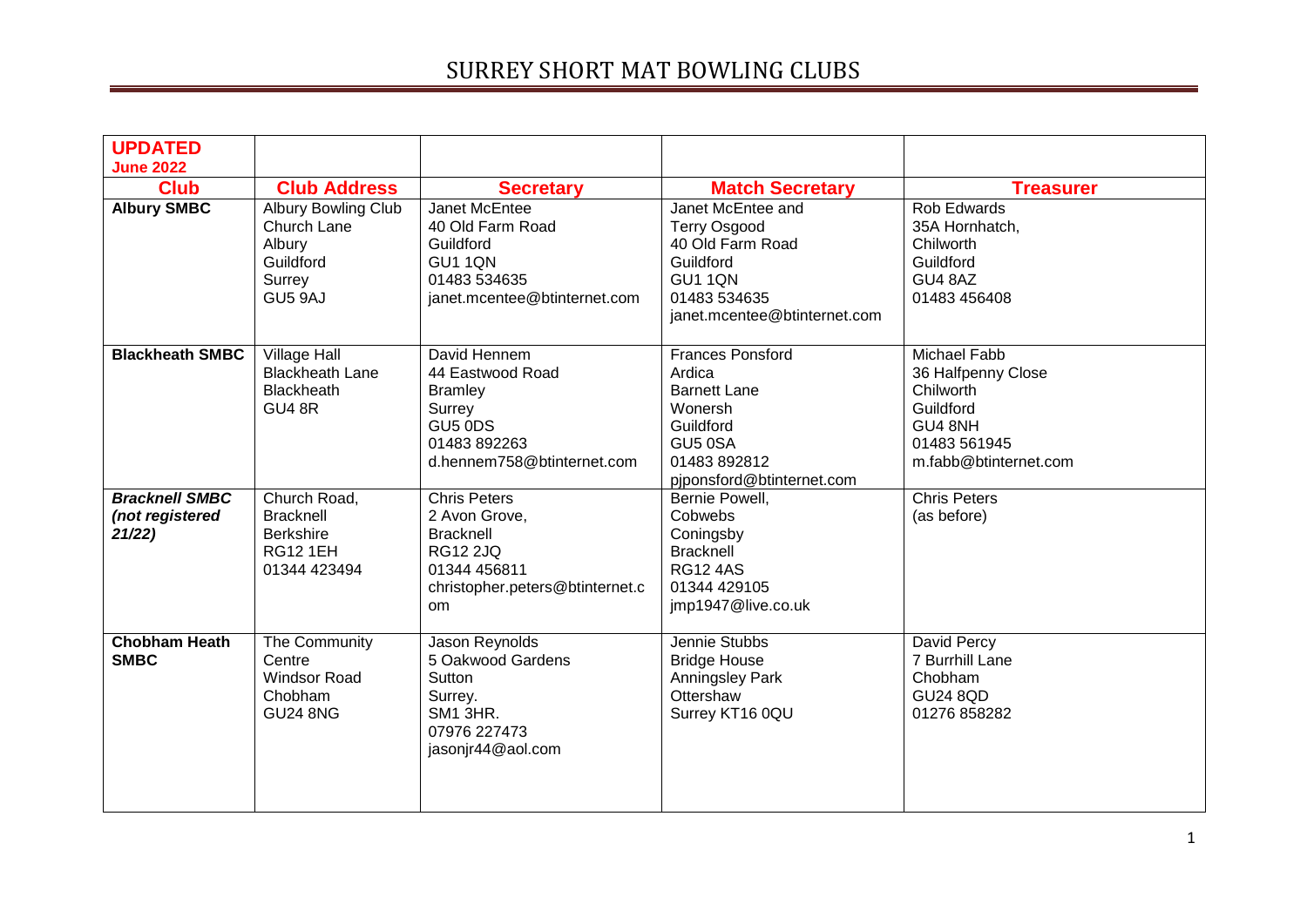| <b>Club</b>         | <b>Club Address</b>                                                                                          | <b>Secretary</b>                                                                                                                                        | <b>Match Secretary</b>                                                                                 | <b>Treasurer</b>                                                                                                             |
|---------------------|--------------------------------------------------------------------------------------------------------------|---------------------------------------------------------------------------------------------------------------------------------------------------------|--------------------------------------------------------------------------------------------------------|------------------------------------------------------------------------------------------------------------------------------|
| <b>Cobham SMBC</b>  | The Club House<br><b>Winstanley Close</b><br>Cobham<br><b>KT11 2AY0</b><br>1932 868147                       | Steve Thornes<br>51 Richmond Way<br>Fetcham<br>Leatherhead<br><b>KT22 9NU</b><br>01372 453301<br>steve.thornes@icloud.com                               | <b>Steve Thornes</b><br>(as before)                                                                    | <b>Steve Thornes</b><br>(as before)                                                                                          |
| <b>Ewhurst SMBC</b> | <b>Recreation Ground</b><br>Cranleigh Road<br>Ewhurst<br>GU67RN                                              | Pauline Shipway<br>27 Stanton Close<br>Cranleigh<br>Surrey<br>GU6 8UH<br>01483 277769<br>shipway@talktalk.net                                           | Steph Taylor<br>10 Elm Park<br>Cranleigh<br>Surrey<br>GU6 8UG<br>01483 268524<br>field1515@outlook.com | Michael White<br>Tangmere<br>Cranleigh Road<br>Ewhurst<br>Surrey<br>GU6 7RN<br>01483 274720<br>mjandawhite@btconnect.com     |
| <b>Hersham SMBC</b> | <b>Coronation Playing</b><br>Fields<br>Molesey Road<br>Hersham<br><b>Walton on Thames</b><br><b>KT12 4QZ</b> | Malcolm Connelly<br>181 Hersham Road,<br>Walton on Thames,<br>Surrey<br><b>KT12 5NR</b><br>01932 240892<br>07702 604485<br>malcolm_connelly@hotmail.com | Malcolm Connelly<br>(as before)                                                                        | Dave Wingfield<br>41 Aragon Avenue<br><b>Thames Ditton</b><br>Surrey<br>KT7 0PY<br>020 8398 6587<br>davewingfield@fsmail.net |
| <b>Jacobs Well</b>  | The Village Hall,<br>Jacobs Well,<br>Guildford<br>Surrey<br><b>GU14 7PD</b>                                  | Barbara Hopkinson<br>7 Merrow Court,<br>Guildford<br>GU1 2XH<br>01483 858159                                                                            | <b>Brian Conway</b><br>68 Broadacres<br>Guildford<br>GU3 3BD<br>01483 577139                           | Pam Gooch<br>45 Springers Close<br>Jacobs Well<br>Guildford<br>GU4 7NW<br>01483 504682                                       |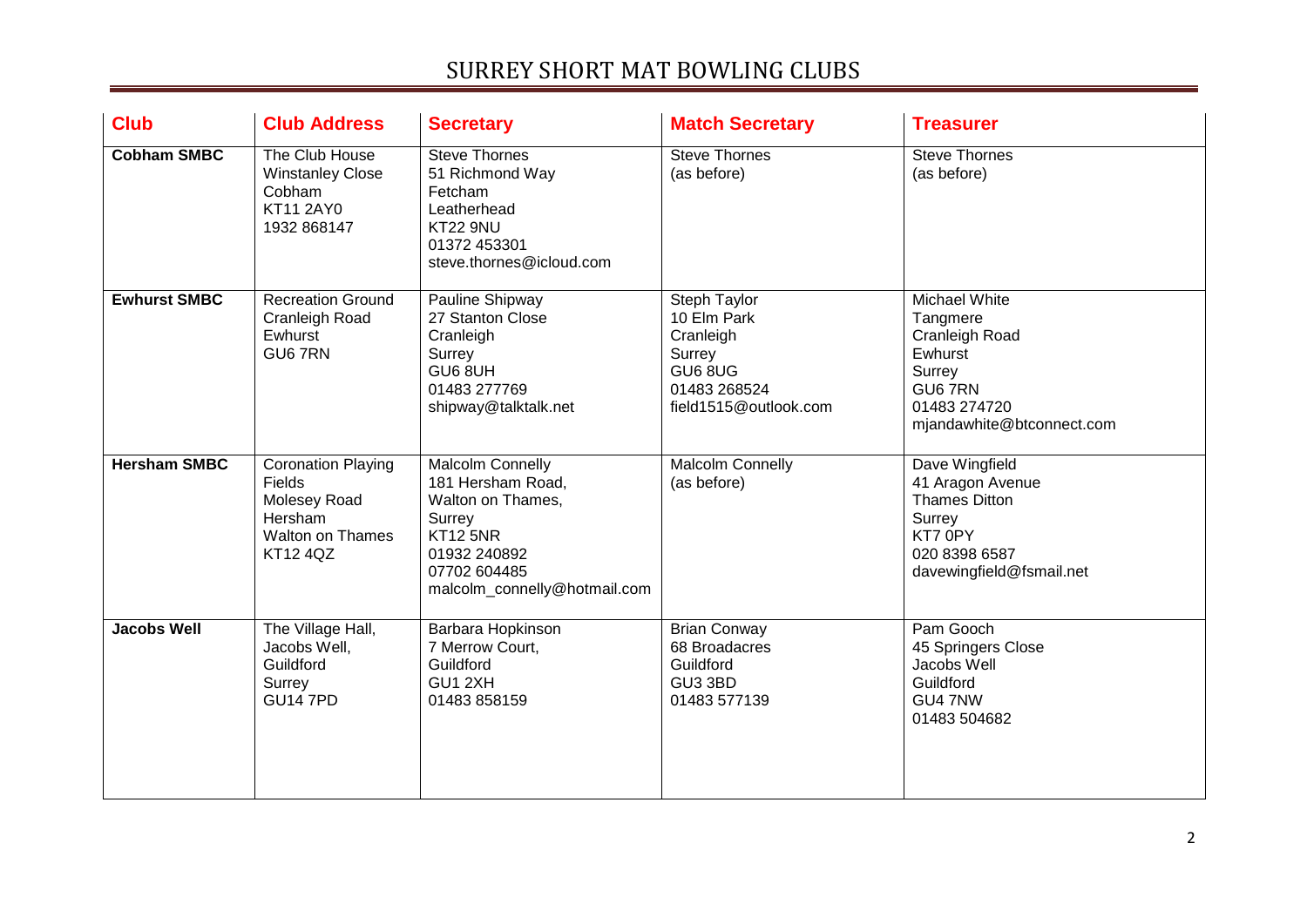| <b>Club</b>                        | <b>Club Address</b>                                                                            | <b>Secretary</b>                                                                                                        | <b>Match Secretary</b>                                                                                                           | <b>Treasurer</b>                                                                                                  |
|------------------------------------|------------------------------------------------------------------------------------------------|-------------------------------------------------------------------------------------------------------------------------|----------------------------------------------------------------------------------------------------------------------------------|-------------------------------------------------------------------------------------------------------------------|
| <b>Knaphill SMBC</b>               | Sussex Road<br><b>Recreation Ground</b><br>Knaphill<br>Woking<br><b>GU21 2RA</b>               | Malcolm Wood<br>74A Victoria Road<br>Knaphill<br><b>GU21 2AA</b><br>07595 414218<br>m.wood@optimumaccountancy.<br>co.uk |                                                                                                                                  |                                                                                                                   |
| <b>Leatherhead BC</b>              | Fortyfoot Road<br><b>Recreation Ground</b><br>Fortyfoot Road<br>Leatherhead<br><b>KT22 8RR</b> | <b>TBA</b>                                                                                                              | Rob Corlett<br>2a Lavender Court,<br>Lavender Close,<br>Leatherhead<br><b>KT22 8LE</b><br>07931 962 748<br>matchseclbc@gmail.com | Desta Dickenson<br>3 Raymead Close<br>Fetcham,<br><b>KT22 9LU</b><br>07790 816240<br>dickanddesta@virginmedia.com |
| <b>Lightwater SMBC</b>             | Windlesham Bowls<br>Club,<br>12 Kennel Lane,<br>Windlesham<br><b>GU20 6AE</b>                  | Pam Law<br>22 Gloucester Road<br>Bagshot<br><b>GU19 5LR</b><br>01276<br>75876pamlaw44@yahoo.co.u                        | <b>Martin Best</b><br>1a Aplin Way<br>Lightwater<br><b>GU18 5TW</b><br>01276 474281<br>martingbest@hotmail.com                   | Jenny Balcombe<br>14 Anderson Place<br>BagshotGU19 5LX<br>jenny.balcombe2@gmail.com                               |
| <b>Lions Sports</b><br><b>SMBC</b> | Valley End Institute<br><b>Highams Lane</b><br>Valley End<br>Chobham<br><b>GU24 8TB</b>        | Carolyn Kempson<br>Tel: 01252 519063<br>Mobile 07778 806801<br>E-Mail:<br>kempsonck8@gmail.com                          | <b>Nigel Goss</b><br>26 Fox Covert<br>Lightwater<br>01276 453525<br>ritanewington@gmail.com                                      | Jennifer Pryer<br>22 Mill Pond Road<br>Windlesham<br><b>GU20 6JT</b><br>01276 475518<br>jennifer@pryer.co.uk      |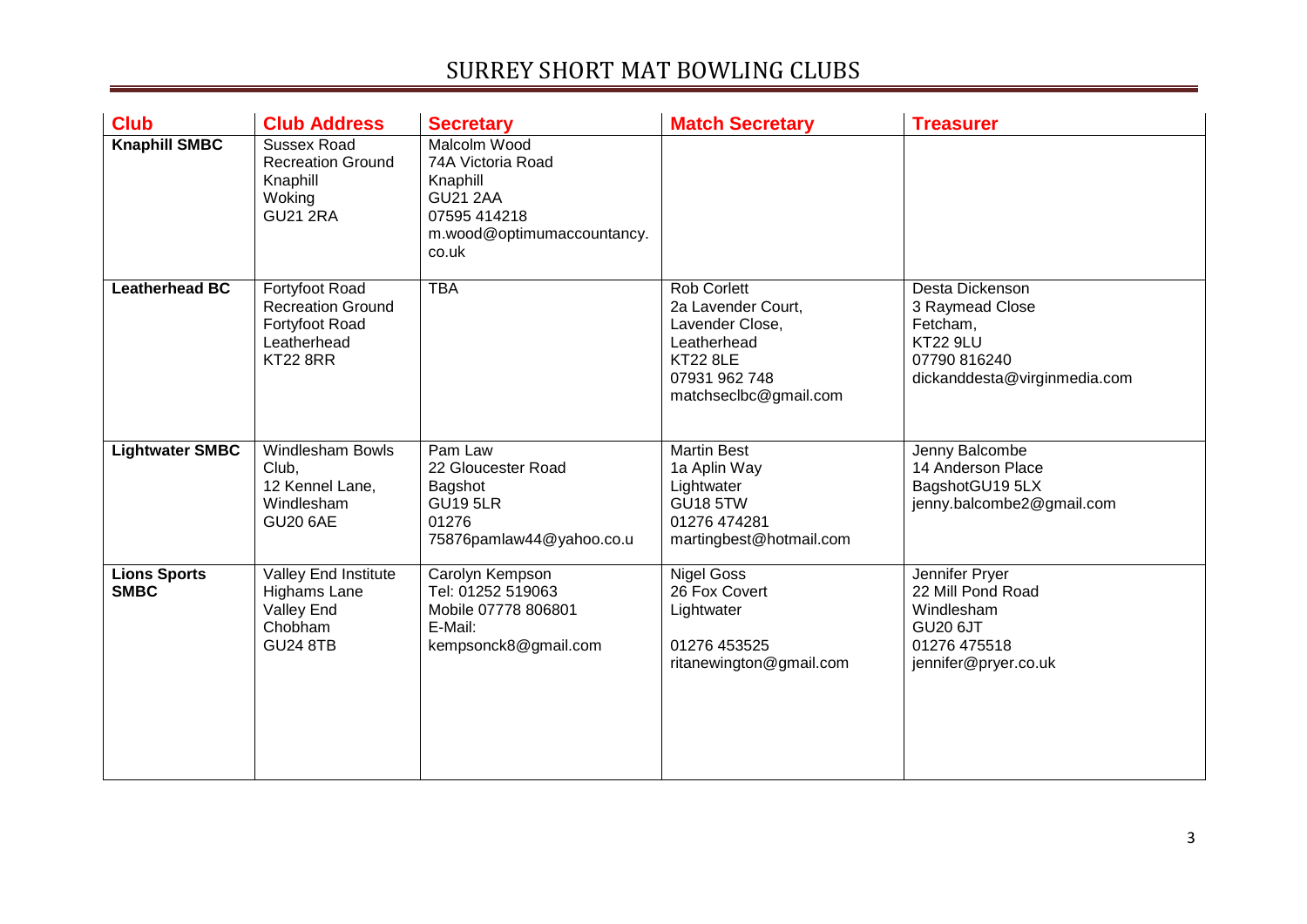| <b>Club</b>          | <b>Club Address</b>                                                                              | <b>Secretary</b>                                                                                                                          | <b>Match Secretary</b>                                                                                                                  | <b>Treasurer</b>                                                                                                    |
|----------------------|--------------------------------------------------------------------------------------------------|-------------------------------------------------------------------------------------------------------------------------------------------|-----------------------------------------------------------------------------------------------------------------------------------------|---------------------------------------------------------------------------------------------------------------------|
| <b>Merrow SMBC</b>   | <b>Merrow Methodist</b><br>Church<br><b>Bushey Hill Drive</b><br>Merrow<br>GU1 2SH               | <b>Ruth Newbury</b><br>Kingsmeadow<br>One Tree Hill<br>Guildford<br>GU4 8PJ<br>01483 573324<br>Mob: 07525 176664<br>ruthnewbury@ymail.com | <b>Chris Hames</b><br>12 Whitemore Road<br>Guildford<br>Surrey<br>GU1 1QT<br>01483 822757<br>chrishames1@hotmail.com                    | <b>Chris Hames</b><br>(as before)                                                                                   |
| <b>Milford SMBC</b>  | Milford Bowls Club<br>Chapel Lane<br>Mildford<br>Surrey<br>GU8 5HB<br>Clubhouse: 01483<br>424640 | John Everest<br>12 Manor Fields<br>Milford<br>GU8 5EQ<br>01483 420135<br>johnrweverest@aol.com                                            | John Everest<br>(as before)                                                                                                             | John Everest<br>(as before)                                                                                         |
| <b>Normandy SMBC</b> | The Club House<br>Manor Fruit Farm<br>Glaziers Lane<br>Normandy<br>GU3 2DD                       | Rob Hillman<br>37 Foreman Park<br>Ash<br><b>GU12 6JN</b><br>01252 656252<br>sundew.grove@gmail.com                                        | <b>Graham Newbery</b><br>60 Mitcham Road<br>Camberley<br><b>GU15 4AW</b><br>01276 501171<br>07907 883177<br>graham.newbery@ntlworld.com | Jenny Henson<br>36 Mead Court<br>Knaphill<br>Woking<br><b>GU21 2JP</b><br>01483 836180<br>jenny.henson@ntlworld.com |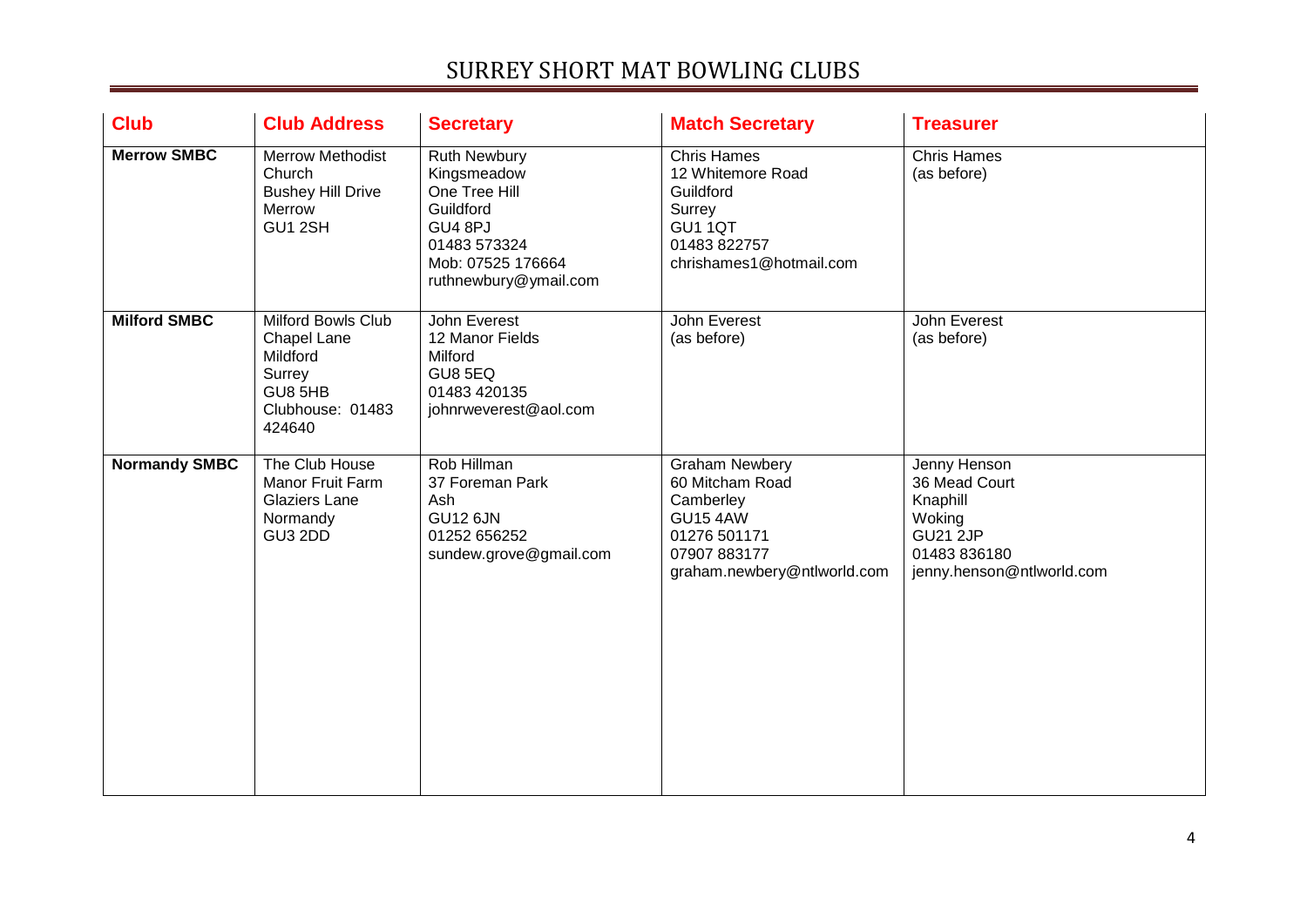| <b>Club</b>                       | <b>Club Address</b>                                                                                                                                                               | <b>Secretary</b>                                                                                                                            | <b>Match Secretary</b>                                                                                                          | <b>Treasurer</b>                                                                                                |
|-----------------------------------|-----------------------------------------------------------------------------------------------------------------------------------------------------------------------------------|---------------------------------------------------------------------------------------------------------------------------------------------|---------------------------------------------------------------------------------------------------------------------------------|-----------------------------------------------------------------------------------------------------------------|
| <b>Old Windsor</b><br><b>SMBC</b> | Old Windsor<br><b>Memorial Hall</b><br>(Mondays)<br><b>Straight Road</b><br>Old Windsor<br>SL4 2RN<br>Kings Court School<br>(Thursday)<br>Ashbrook Road<br>Old Windsor<br>SL4 2NE | Alan Rogers<br>2 Ellison House<br>Victoria Street<br>Windsor SL4 1EW<br>01753 851819<br>rogers732@btinternet.com                            | Alan Rogers<br>(as before)                                                                                                      | David Lawson<br>67 Ashbrook Road<br>Old Windsor<br>BerkshireSL4 2NE<br>01753 862135                             |
| <b>Ripley SMBC</b>                | Rose Lane<br>Ripley<br><b>GU23 6NE</b><br>ripley.bowlingclub@g<br>mail.com                                                                                                        | Peter Howitt<br>Fairview<br>The Green<br>Ripley<br>Woking<br><b>GU23 6BX</b><br>01483 224830<br>07817033468<br>ripley.bowlingclub@gmail.com | <b>Peter Howitt</b><br>(as before)                                                                                              | Wendy Lord<br>79 Lane End Drive<br>Knaphill<br>Woking<br><b>GU21 2QG</b><br>01483 475174<br>ken.lord1@gmail.com |
| <b>Sandhurst SMBC</b>             | The Community<br>Centre<br>Yorktown Road<br>Sandhurst<br><b>Berkshire</b><br><b>GU47 9BJ</b>                                                                                      | lan Barlow<br>163 College Road<br>Sandhurst<br><b>Berks</b><br><b>GU47 0RG</b><br>01276 33059<br>07909 607834<br>lanf.barlow@binternet.com  | <b>Neville Pike</b><br>20 Lewisham Way<br>Sandhurst,<br><b>Berks</b><br><b>GU470YJ</b><br>07523 879230<br>nevtel@btinternet.com | Jean Purvey<br>1 Green Lane<br>Sandhurst<br><b>GU47 9AG</b><br>01252 870155                                     |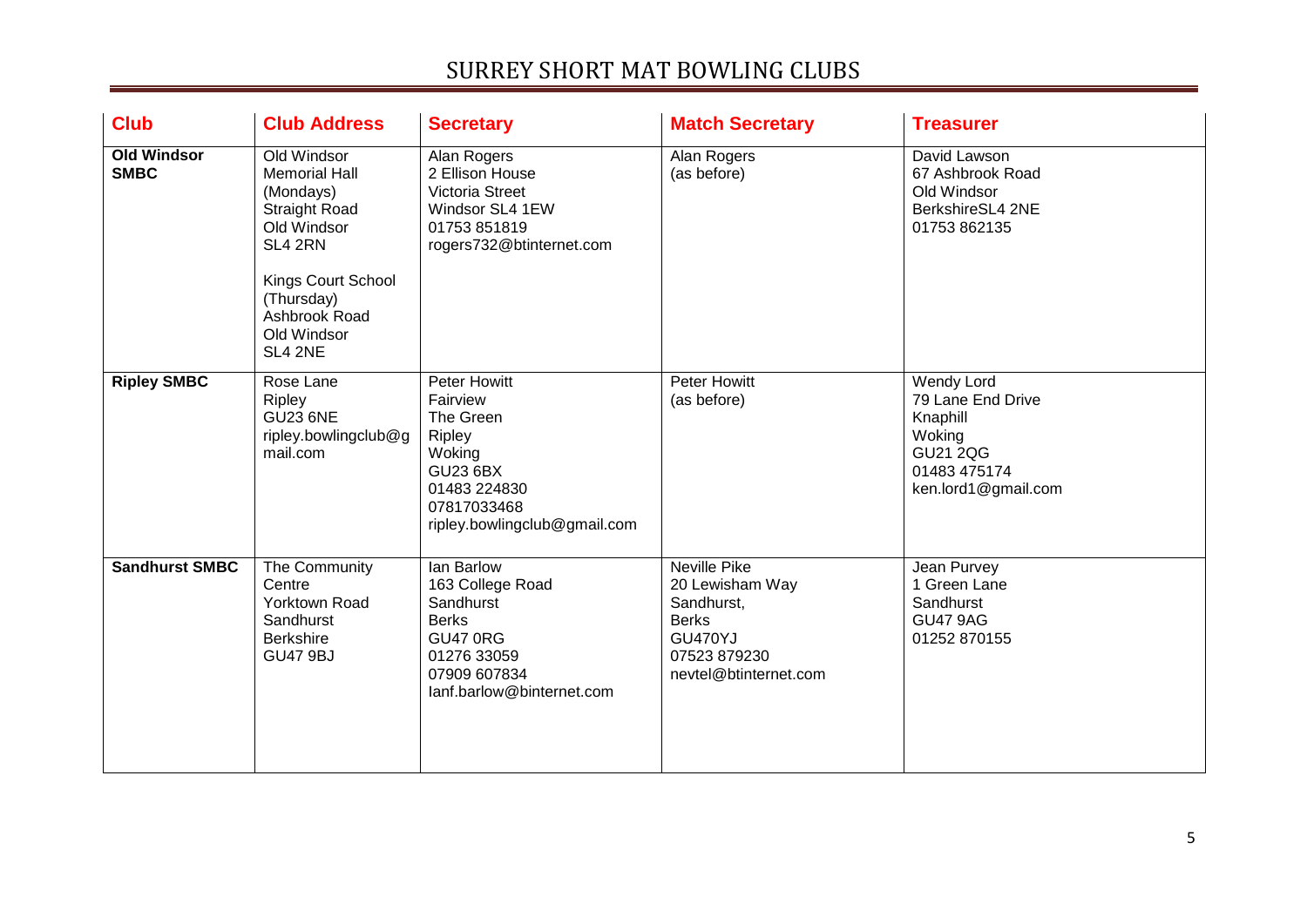| <b>Club</b>                             | <b>Club Address</b>                                                                            | <b>Secretary</b>                                                                                                                                | <b>Match Secretary</b>                                                                                                                                              | <b>Treasurer</b>                                                                                                                       |
|-----------------------------------------|------------------------------------------------------------------------------------------------|-------------------------------------------------------------------------------------------------------------------------------------------------|---------------------------------------------------------------------------------------------------------------------------------------------------------------------|----------------------------------------------------------------------------------------------------------------------------------------|
| <b>Tringham SMBC</b>                    | <b>Tringham Hall</b><br><b>Benner Lane</b><br>West End<br>Woking<br><b>GU24 9JP</b>            | Mary Patterson<br>Inverleith<br><b>Bagshot Road</b><br>West End<br>Woking<br><b>GU24 9QJ</b><br>01276 857901<br>vandmpatterson@gmail.com        | Mary Patterson EXCEPT:<br>SHAB games<br><b>Trevor Lofty</b><br>67 Lightwater Meadow<br>Lightwater<br><b>GU18 5XY</b><br>01276 476969<br>trevor.lofty@btinternet.com | <b>Tina Barefield</b><br>23 Boldinghouse Lane<br>West End<br>Woking<br><b>GU24 9JJ</b><br>01276 856324<br>thebarefields@btinternet.com |
| <b>West End</b><br><b>Rosewood SMBC</b> | Rosewood Way<br>West End<br>Surrey<br><b>GU24 9PF</b><br>http://www.westendb<br>owls.co.uk     | Kevin Woodley<br>100 Queens Road<br><b>Bisley</b><br>Surrey<br><b>GU24</b><br>01483 473835<br>07584 087171<br>kevin.woodley5@btopenword.<br>com | <b>Steve Brierley</b><br>25 Snowdrop Way<br><b>Bisley</b><br>Surrey<br><b>GU24 9BL</b><br>(m) 07811 946565<br>brierley.steve@googlemail.com                         | <b>Bill Warren</b><br>4 Herrick Close<br>Frimley<br>Camberley<br>Surrey<br><b>GU16 9QS</b><br>01276 500166<br>hawarren@ntleworld.com   |
| <b>Woking Park</b><br><b>SMBC</b>       | <b>Woking Park</b><br>Kingfield Road<br>Kingfield<br>Woking<br><b>GU22 7BA</b><br>01483 756537 | Margaret Rider<br>22 Lorne Gardens<br>Knaphill<br>Woking<br>Surrey<br><b>GU21 2QL</b><br>01483 829566<br>mgt.rider@ntlworld.com                 | Margaret Rider<br>(as before)                                                                                                                                       | Jim Anderson<br>13 Sangers Drive<br>Send<br>Surrey GU23 7EB<br>07801 797776<br>jameshanderson@aol.com                                  |